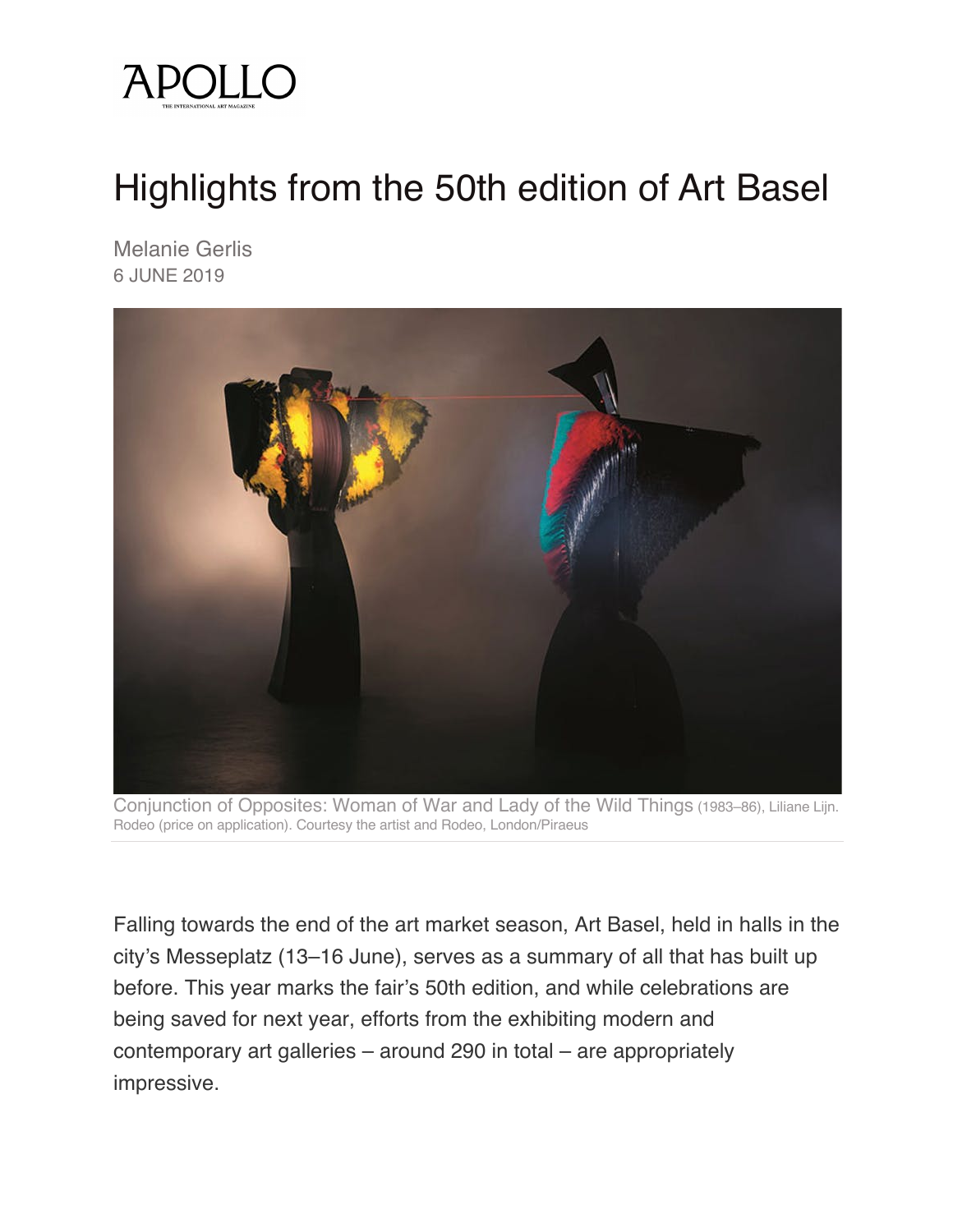Works on show at Basel are often strongest in a Venice Biennale year, since galleries who can get pieces from their artists who are showing in Italy are sure to bring them to sell in Switzerland. Accordingly, this year Lisson Gallery has works by Laure Prouvost, who is representing France in Venice, including a new, large-scale tapestry (Lèche Car, 2019; €75,000) and a sign, IDEALLY THE FLOOR WOULD BE SOFT HERE (2016, €10,000); meanwhile Stevenson gallery, based in Cape Town and Johannesburg, brings paintings by Mawande Ka Zenzile, one of three artists representing South Africa, including his Cash Cow of 2016–17 (price on application) – which comes complete with cow dung as well as oil paint on its canvas. Unconventional materials also appear in work by the Berlin-based American artist Jimmie Durham, recipient this year of the Venice Biennale's Golden Lion for Lifetime Achievement. London-based Sprovieri gallery brings Durham's Aazaard of 2018, made from animal bones and car parts ( $\epsilon$ 120,000). Added to the winning mix will be works by some recently announced Turner Prize nominees – including the filmmaker Lawrence Abu Hamdan, courtesy of Maureen Paley.



Grande Composition Bleue (1950–51), Nicolas de Staël. Applicat-Prazan (price on application)

Art Basel also comes just a few weeks after New York's auction season – estimated to make more than \$1bn in only one week at the time of writing – so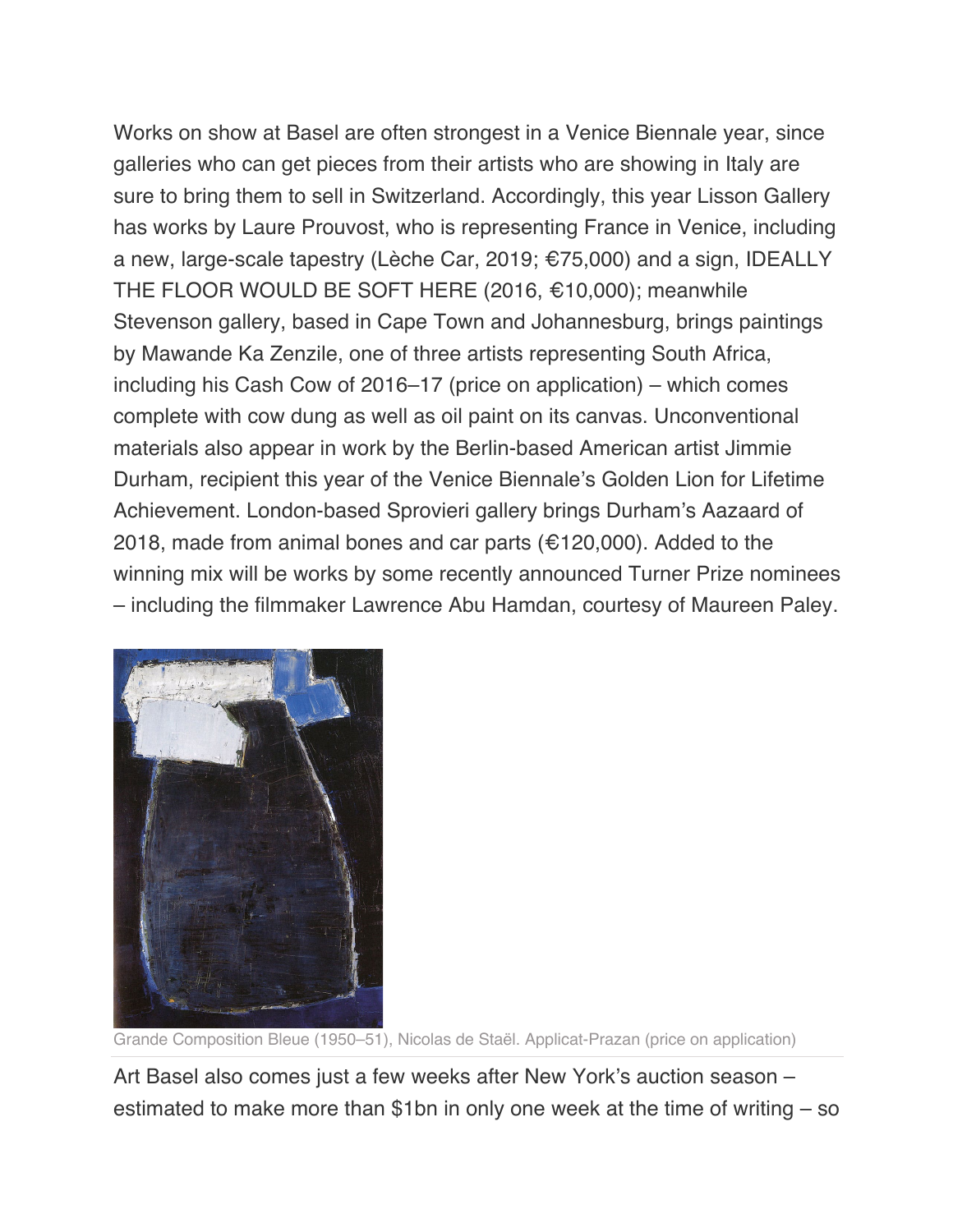some of the star names on the secondary market, this season including Henry Moore, Nicolas de Staël and Pablo Picasso, will be prominent at the fair. Applicat-Prazan brings De Staël's Grande Composition Bleue (1950–51, price on application). 'When the auctions go well, it brings confidence to the market,' notes Marc Spiegler, global director of Art Basel.

This year's Art Basel also marks the implementation of its sliding-scale pricing system, which means that the 232 galleries in the main section will pay a square-metre price, according to the size of their booths, that will rise as the booth size gets larger. Also, new entrants to the upper floor of the main fair – generally mid-sized and smaller galleries – will get a 20-per-cent discount on their square-metre price in their first year and 10 per cent off at their next showing. 'We've had no pushback from the people who are paying more, which is graceful of them, and while it doesn't solve all the problems for the smaller galleries, [the discount] can have a substantive impact on their ability to take risks,' Spiegler says. The seven galleries new to the main event this year include Sprovieri and three Berlin-based stalwarts, Peres Projects, Société and Wentrup.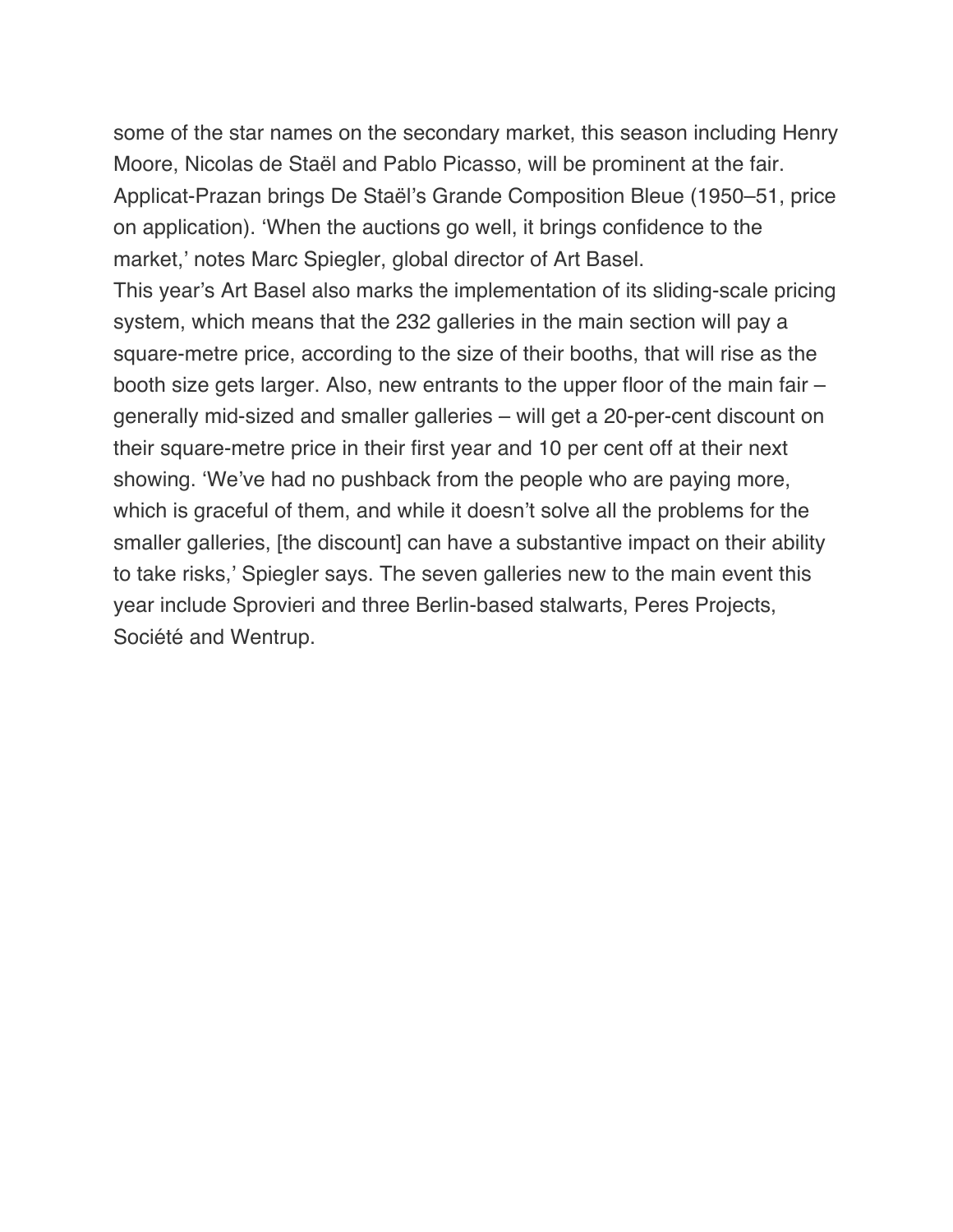

Untitled (c. 1970), Maria Bartuszová. Alison Jacques Gallery (price on application). Photo: © The Archive of Maria Bartuszová, Kosice; courtesy the Estate of Maria Bartuszová, Kosice, and Alison Jacques Gallery, London

Alison Jacques Gallery is this year moving down to the ground floor, where more historical works are usually displayed. Its stand will include sculptures from the 1960s and '70s by the Slovak artist Maria Bartuszová (€50,000– €500,000), who will be the subject of a retrospective at Tate Modern next year. Another artist with a Tate show, the Guyana-born British painter Frank Bowling, is included in one of 24 projects in the fair's 'Feature' section of solo or curated presentations. Hales Gallery brings six of Bowling's previously unshown Cathedral Paintings from the 1980s, inspired by Evelyn Waugh's novel A Handful of Dust (1934) and built up with materials and objects through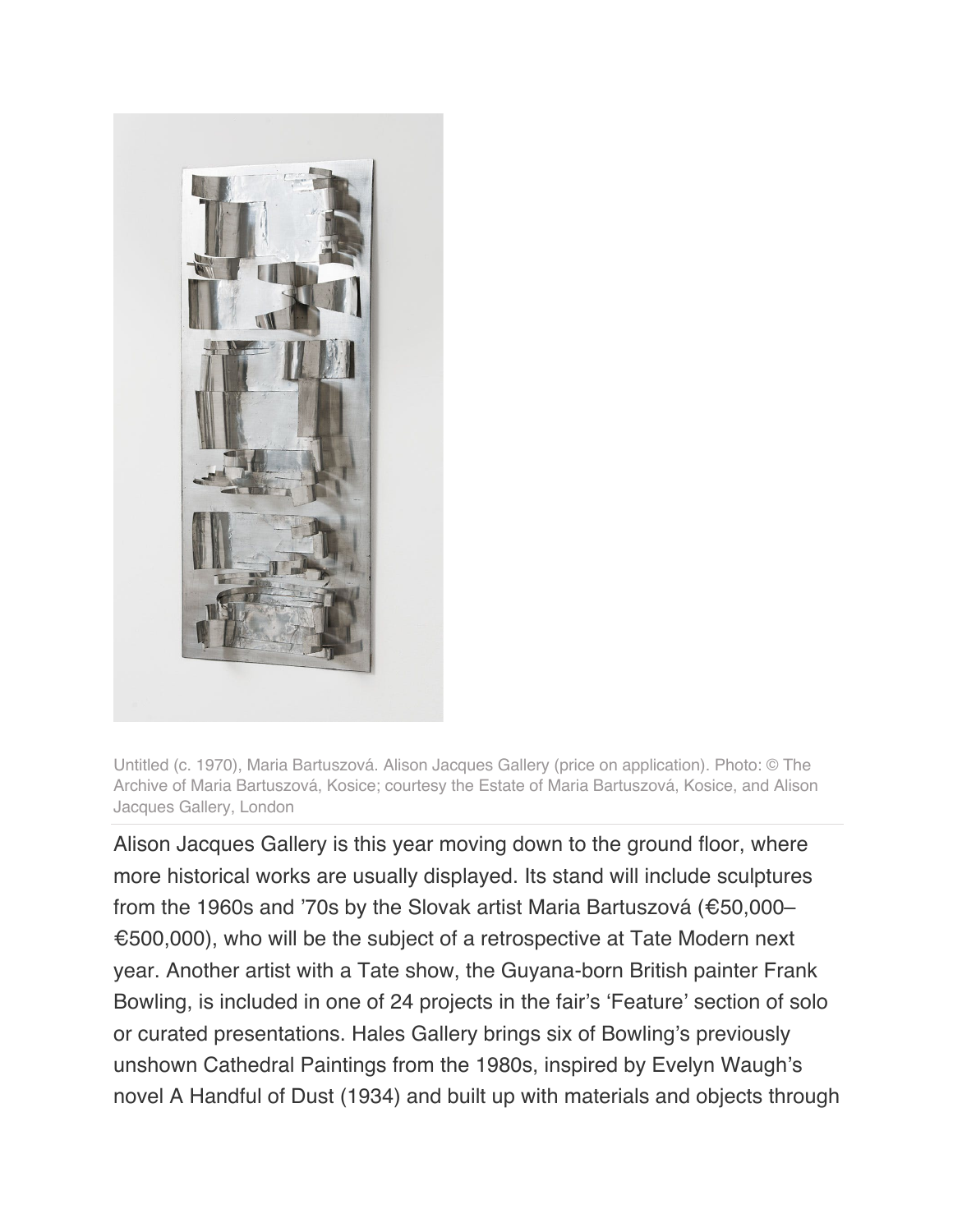a process Bowling refers to as 'cooking' (\$200,000–\$400,000). Bowling's first major retrospective has just opened at Tate Britain (until 26 August), while Hales also has a solo show in its London gallery ('More Land than Landscape', until 22 June). In the main fair, Luxembourg & Dayan brings several significant modern works, including Domenico Gnoli's rare, mature work Sofa (1968, price on application). This showed in Gnoli's first US exhibition, at Sidney Janis Gallery in 1969, just before the artist died.



According to Waugh (1986), Frank Bowling. Hales Gallery (price on application). Courtesy the artist and Hales Gallery; © Frank Bowling. All Rights Reserved, DACS 2019